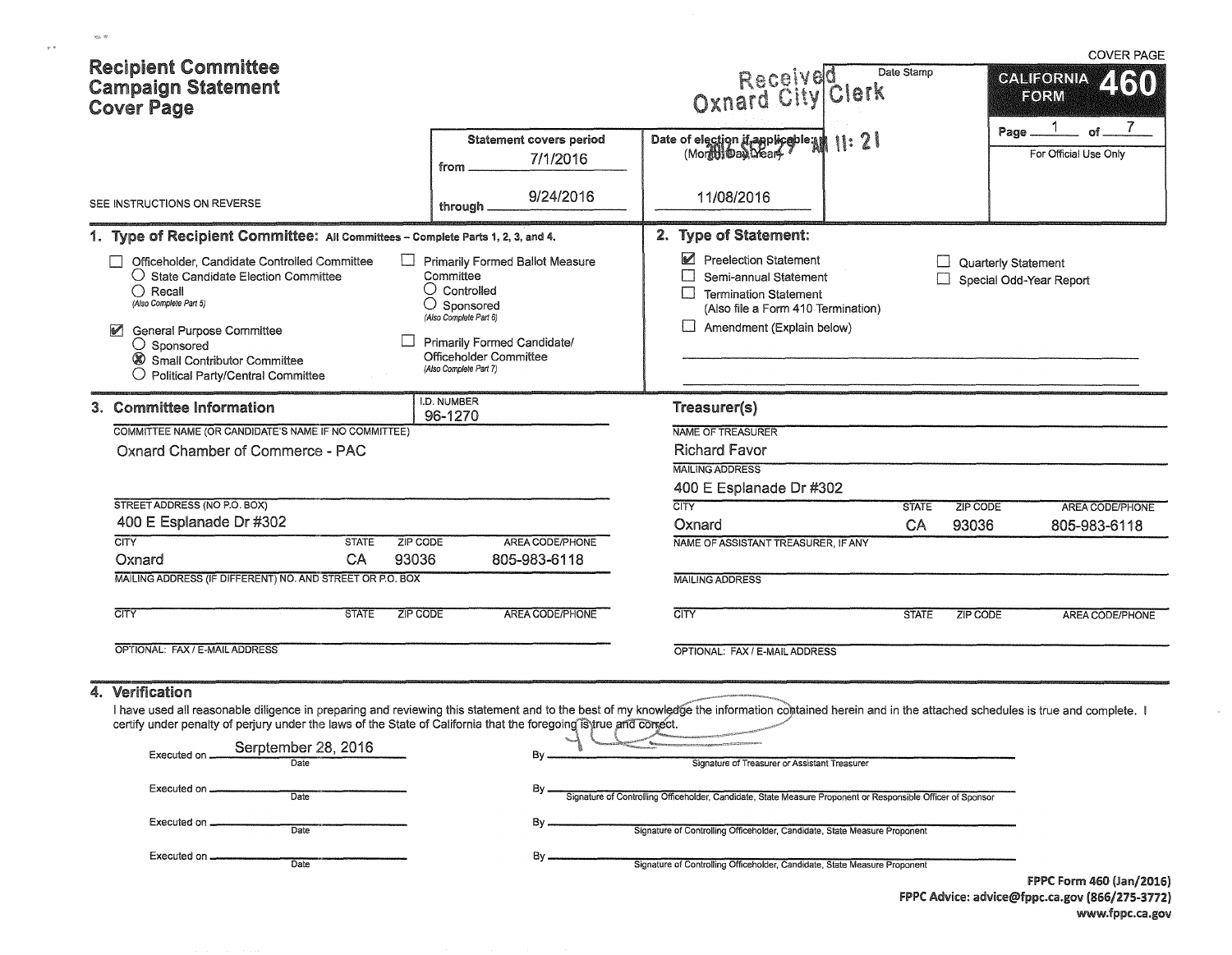| <b>Campaign Disclosure Statement</b><br><b>Summary Page</b><br>SEE INSTRUCTIONS ON REVERSE<br>NAME OF FILER<br><b>Oxnard Chamber of Commerce - PAC</b>                                                                                                                                |      | Amounts may be rounded<br>to whole dollars.                                                   |                                                                                                                                                                                                                                                                                                                                                                                             | from __<br>through $\_\_$                     | <b>Statement covers period</b><br>7/1/2016<br>9/24/2016                       | <b>SUMMARY PAGE</b><br>CALIFORNIA<br>250<br>FORM<br>Page $\frac{2}{\sqrt{1-\frac{1}{2}}}$ of $\frac{7}{\sqrt{1-\frac{1}{2}}}$<br><b>I.D. NUMBER</b><br>96-1270 |
|---------------------------------------------------------------------------------------------------------------------------------------------------------------------------------------------------------------------------------------------------------------------------------------|------|-----------------------------------------------------------------------------------------------|---------------------------------------------------------------------------------------------------------------------------------------------------------------------------------------------------------------------------------------------------------------------------------------------------------------------------------------------------------------------------------------------|-----------------------------------------------|-------------------------------------------------------------------------------|----------------------------------------------------------------------------------------------------------------------------------------------------------------|
| <b>Contributions Received</b><br>2.                                                                                                                                                                                                                                                   |      | Column A<br><b>TOTAL THIS PERIOD</b><br>(FROM ATTACHED SCHEDULES)<br>1250<br>$\Omega$<br>1250 | \$<br>Column B<br>CALENDAR YEAR<br>TOTAL TO DATE                                                                                                                                                                                                                                                                                                                                            | 5470<br>$\Omega$<br>5470<br>$\Omega$          | <b>General Elections</b><br>20. Contributions<br>Received<br>21. Expenditures | <b>Calendar Year Summary for Candidates</b><br>Running in Both the State Primary and<br>1/1 through 6/30<br>7/1 to Date                                        |
| <b>Expenditures Made</b>                                                                                                                                                                                                                                                              |      | 1250                                                                                          | \$                                                                                                                                                                                                                                                                                                                                                                                          | 5470                                          | Made<br><b>Expenditure Limit Summary for State</b>                            | $s \sim$ $s \sim$                                                                                                                                              |
|                                                                                                                                                                                                                                                                                       |      | 9250<br>$\mathbf 0$<br>9250<br>$\mathbf 0$<br>0<br>9250                                       | $S^2$ and $S^2$<br>$S = 1$                                                                                                                                                                                                                                                                                                                                                                  | 10050<br>0<br>10050<br>$\Omega$<br>0<br>10050 | Candidates<br>Date of Election<br>(mm/dd/yy)                                  | 22. Cumulative Expenditures Made*<br>(If Subject to Voluntary Expenditure Limit)<br>Total to Date<br>s                                                         |
| <b>Current Cash Statement</b><br>12. Beginning Cash Balance  Previous Summary Page, Line 16 \$<br>16. ENDING CASH BALANCE Add Lines 12 + 13 + 14, then subtract Line 15<br>If this is a termination statement, Line 16 must be zero.<br><b>Cash Equivalents and Outstanding Debts</b> | - \$ | 11013<br>1250<br>$\overline{2}$<br>9250<br>3015                                               | To calculate Column B.<br>add amounts in Column<br>A to the corresponding<br>amounts from Column B<br>of your last report. Some<br>amounts in Column A may<br>be negative figures that<br>should be subtracted from<br>previous period amounts. If<br>this is the first report being<br>filed for this calendar year,<br>only carry over the amounts<br>from Lines 2, 7, and 9 (if<br>any). |                                               | reported in Column B.                                                         | *Amounts in this section may be different from amounts                                                                                                         |
|                                                                                                                                                                                                                                                                                       |      |                                                                                               |                                                                                                                                                                                                                                                                                                                                                                                             |                                               |                                                                               | FPPC Form 460 (Jan/2016)<br>FPPC Advice: advice@fppc.ca.gov (866/275-3772)                                                                                     |

 $\label{eq:2.1} \mathcal{Q}^{(\frac{1}{2})}$   $\mathcal{Q}^{(\frac{1}{2})}$ 

FPPC Advice: advice@fppc.ca.gov (866/275-3772) www.fppc.ca.gov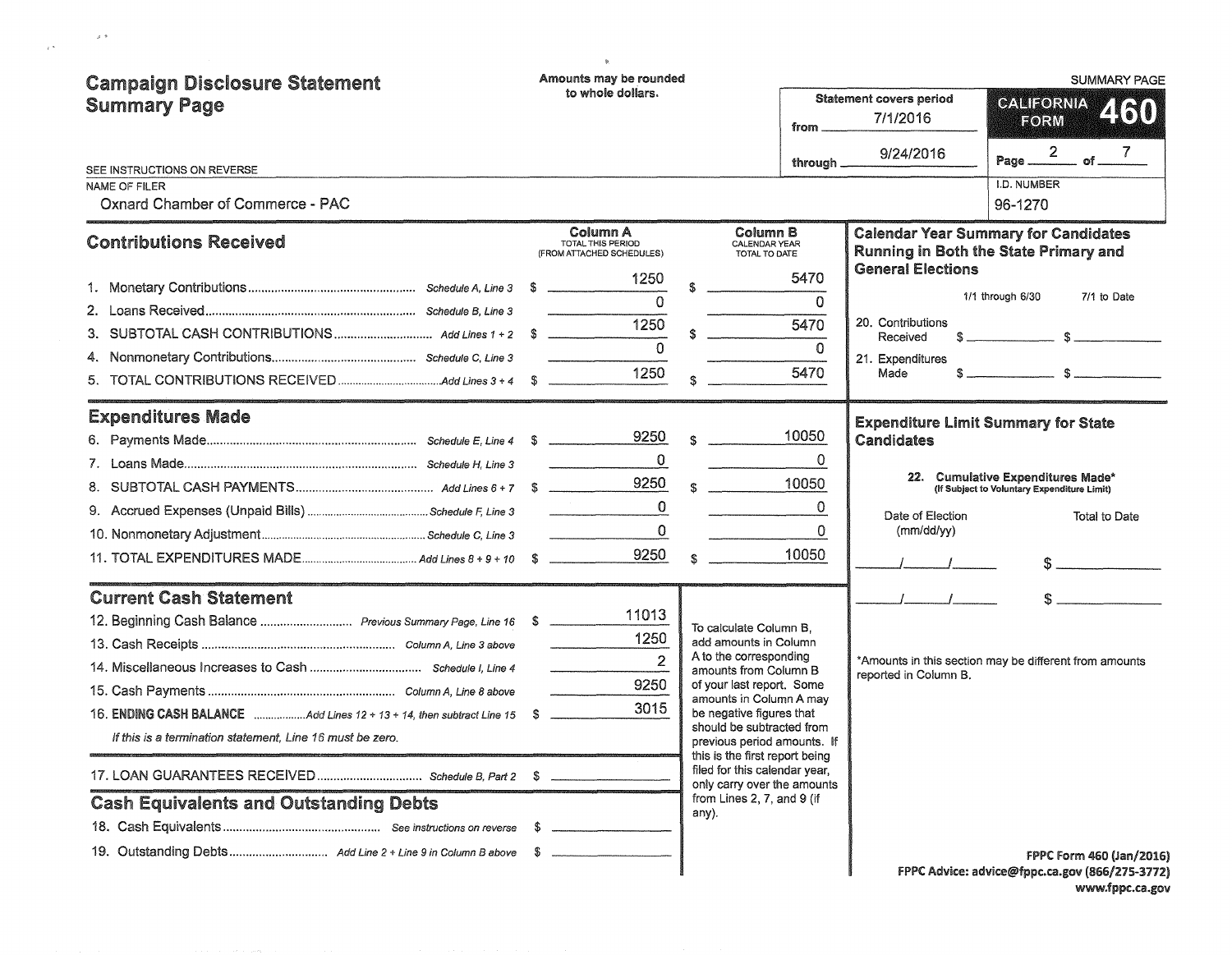| <b>Schedule A</b>                            |                                                                                                                                             |                                                                                    | Amounts may be rounded                                                                              |                                                        |                                                                         |                    |                                                             | <b>SCHEDULE A</b>  |
|----------------------------------------------|---------------------------------------------------------------------------------------------------------------------------------------------|------------------------------------------------------------------------------------|-----------------------------------------------------------------------------------------------------|--------------------------------------------------------|-------------------------------------------------------------------------|--------------------|-------------------------------------------------------------|--------------------|
| <b>Monetary Contributions Received</b>       |                                                                                                                                             |                                                                                    | to whole dollars.                                                                                   | <b>Statement covers period</b><br>7/1/2016<br>from     | 460<br><b>CALIFORNIA</b><br>FORM                                        |                    |                                                             |                    |
|                                              |                                                                                                                                             |                                                                                    |                                                                                                     | through.                                               | 9/24/2016                                                               | Page _             | $\mathbf{3}$                                                | . of $\frac{7}{2}$ |
| SEE INSTRUCTIONS ON REVERSE<br>NAME OF FILER |                                                                                                                                             |                                                                                    |                                                                                                     |                                                        |                                                                         | I.D. NUMBER        |                                                             |                    |
|                                              | Oxnard Chamber of Commerce - PAC                                                                                                            |                                                                                    |                                                                                                     |                                                        |                                                                         | 96-1270            |                                                             |                    |
| DATE<br><b>RECEIVED</b>                      | FULL NAME, STREET ADDRESS AND ZIP CODE OF CONTRIBUTOR<br>(IF COMMITTEE, ALSO ENTER I.D. NUMBER)                                             | <b>CONTRIBUTOR</b><br>CODE *                                                       | IF AN INDIVIDUAL, ENTER<br>OCCUPATION AND EMPLOYER<br>(IF SELF-EMPLOYED, ENTER NAME<br>OF BUSINESS) | <b>AMOUNT</b><br><b>RECEIVED THIS</b><br><b>PERIOD</b> | <b>CUMULATIVE TO DATE</b><br><b>CALENDAR YEAR</b><br>(JAN. 1 - DEC. 31) |                    | PER ELECTION<br>TO DATE<br>(IF REQUIRED)                    |                    |
| 7/29/2016                                    | THRU INTERMEDIARY OXNARD CHAMBER<br>400 E ESPLANADE DR #302<br>OXNARD CA 93036                                                              | $\square$ IND<br>Псом<br>Иотн<br>$\Box$ PTY<br>$\square$ scc                       |                                                                                                     | 750                                                    |                                                                         |                    |                                                             |                    |
| 8/31/2016                                    | ALL ARE VOLUNTARY CONTRIBUTIONS<br>FOR \$50 PER YEAR<br>NON EQUAL \$100 OR MORE                                                             | $\square$ IND<br>$\square$ COM<br>$\sqrt{2}$ OTH<br>$\square$ PTY<br>$\square$ scc |                                                                                                     | 500                                                    |                                                                         |                    |                                                             |                    |
|                                              |                                                                                                                                             | $\square$ IND<br>$\square$ COM<br>$\Box$ OTH<br>$\Box$ PTY<br>$\Box$ scc           |                                                                                                     |                                                        |                                                                         |                    |                                                             |                    |
|                                              |                                                                                                                                             | $\square$ IND<br>$\Box$ COM<br>$\Box$ OTH<br>$\Box$ PTY<br>$\square$ SCC           |                                                                                                     |                                                        |                                                                         |                    |                                                             |                    |
|                                              |                                                                                                                                             | $\square$ IND<br>$\Box$ COM<br>$\Box$ OTH<br>$\square$ PTY<br>$\square$ scc        |                                                                                                     |                                                        |                                                                         |                    |                                                             |                    |
|                                              |                                                                                                                                             |                                                                                    | <b>SUBTOTAL \$</b>                                                                                  | 1250                                                   |                                                                         |                    |                                                             |                    |
|                                              | <b>Schedule A Summary</b>                                                                                                                   |                                                                                    |                                                                                                     |                                                        |                                                                         | *Contributor Codes |                                                             |                    |
|                                              | 1. Amount received this period - itemized monetary contributions.                                                                           |                                                                                    |                                                                                                     | 0                                                      |                                                                         | IND - Individual   | <b>COM</b> - Recipient Committee<br>(other than PTY or SCC) |                    |
|                                              | 2. Amount received this period - unitemized monetary contributions of less than \$100 \$                                                    |                                                                                    |                                                                                                     | 1250                                                   |                                                                         |                    | OTH - Other (e.g., business entity)                         |                    |
|                                              | 3. Total monetary contributions received this period.<br>(Add Lines 1 and 2. Enter here and on the Summary Page, Column A, Line 1.)TOTAL \$ |                                                                                    |                                                                                                     | 1250                                                   | PTY - Political Party<br>SCC - Small Contributor Committee              |                    |                                                             |                    |

 $\label{eq:2.1} \mathcal{B} = \mathcal{B} \left( \mathcal{B} \right) \left( \mathcal{B} \right) \left( \mathcal{B} \right)$ 

 $\label{eq:1} \sup_{\mathbf{y}\in\mathcal{Y}}\|\mathbf{y}\|_1$   $\mathbf{y}\in\mathcal{Y}$ 

FPPC Form 460 (Jan/2016) FPPC Advice: advice@fppc.ca.gov (866/275-3712) www.fppc.ca.gov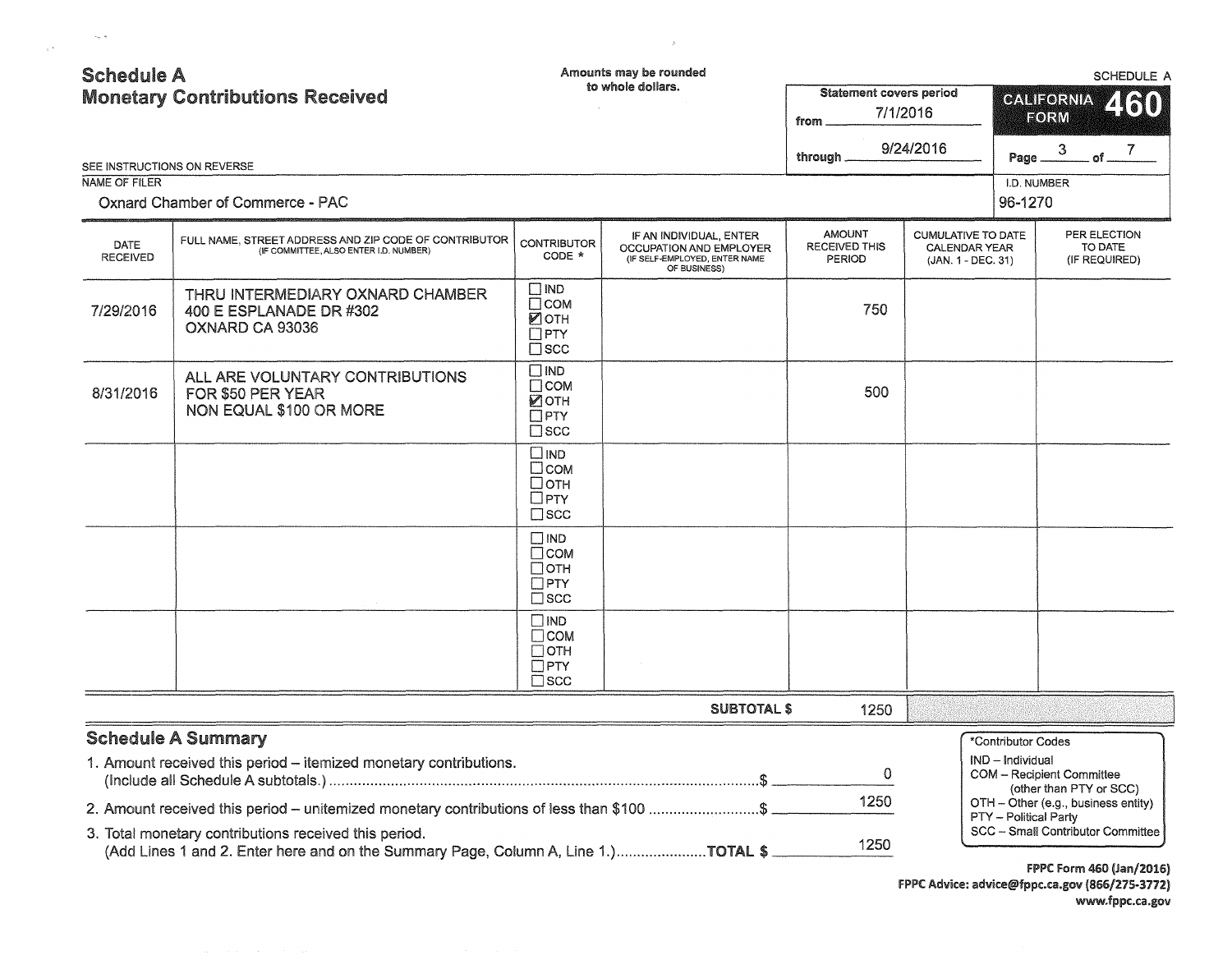| <b>Schedule D</b><br>SEE INSTRUCTIONS ON REVERSE<br>NAME OF FILER | <b>Summary of Expenditures</b><br><b>Supporting/Opposing Other</b><br><b>Candidates, Measures and Committees</b><br>Oxnard Chamber of Commerce - PAC | Amounts may be rounded<br>to whole dollars.                                                                            |                                     | <b>Statement covers period</b><br>7/1/2016<br>from<br>9/24/2016<br>through. |                                                                         | SCHEDULE D<br>CALIFORNIA<br>460<br>FORM<br>$\frac{4}{ }$ of $\frac{7}{ }$<br>Page.<br>I.D. NUMBER<br>96-1270 |                                          |  |
|-------------------------------------------------------------------|------------------------------------------------------------------------------------------------------------------------------------------------------|------------------------------------------------------------------------------------------------------------------------|-------------------------------------|-----------------------------------------------------------------------------|-------------------------------------------------------------------------|--------------------------------------------------------------------------------------------------------------|------------------------------------------|--|
| DATE                                                              | NAME OF CANDIDATE, OFFICE, AND DISTRICT, OR<br>MEASURE NUMBER OR LETTER AND JURISDICTION.<br>OR COMMITTEE                                            | <b>TYPE OF PAYMENT</b>                                                                                                 | <b>DESCRIPTION</b><br>(IF REQUIRED) | <b>AMOUNT THIS</b><br>PERIOD                                                | <b>CUMULATIVE TO DATE</b><br><b>CALENDAR YEAR</b><br>(JAN. 1 - DEC. 31) |                                                                                                              | PER ELECTION<br>TO DATE<br>(IF REQUIRED) |  |
| 7/14/2016                                                         | Kelly Long for Supervisor 2016<br>■ Support<br>$\Box$ Oppose                                                                                         | Monetary<br>Contribution<br>П<br>Nonmonetary<br>Contribution<br>Independent<br>П<br>Expenditure                        | FPPC# 1380733                       | 750                                                                         |                                                                         | 750                                                                                                          | 750                                      |  |
| 7/14/2016                                                         | Sustain VC / Yes on Measure F<br>Support<br>$\Box$ Oppose                                                                                            | Monetary<br>Contribution <sup>®</sup><br>Nonmonetary<br>$\Box$<br>Contribution<br>$\Box$<br>Independent<br>Expenditure | FPPC# 1383453                       | 1000                                                                        |                                                                         | 1000                                                                                                         | 1000                                     |  |
| 8/25/2016                                                         | Steve Huber for City Council 2016<br>■ Support<br>$\Box$ Oppose                                                                                      | $\triangleright$<br>Monetary<br>Contribution<br>Nonmonetary<br>Contribution<br>Independent<br>Expenditure              | FPPC# 1388268                       | 950                                                                         |                                                                         | 950                                                                                                          | 950                                      |  |
|                                                                   |                                                                                                                                                      |                                                                                                                        | <b>SUBTOTAL \$</b>                  | 2700                                                                        |                                                                         |                                                                                                              |                                          |  |

## Schedule D Summary

 $\langle \hat{n} \rangle$ 

 $\sim 10^{-1}$ 

|  | <u>9250</u> |
|--|-------------|
|  |             |

3. Total contributions and independent expenditures made this period. (Add Lines 1 and 2. Do not enter on the Summary Page.) .......... TOTAL .. \$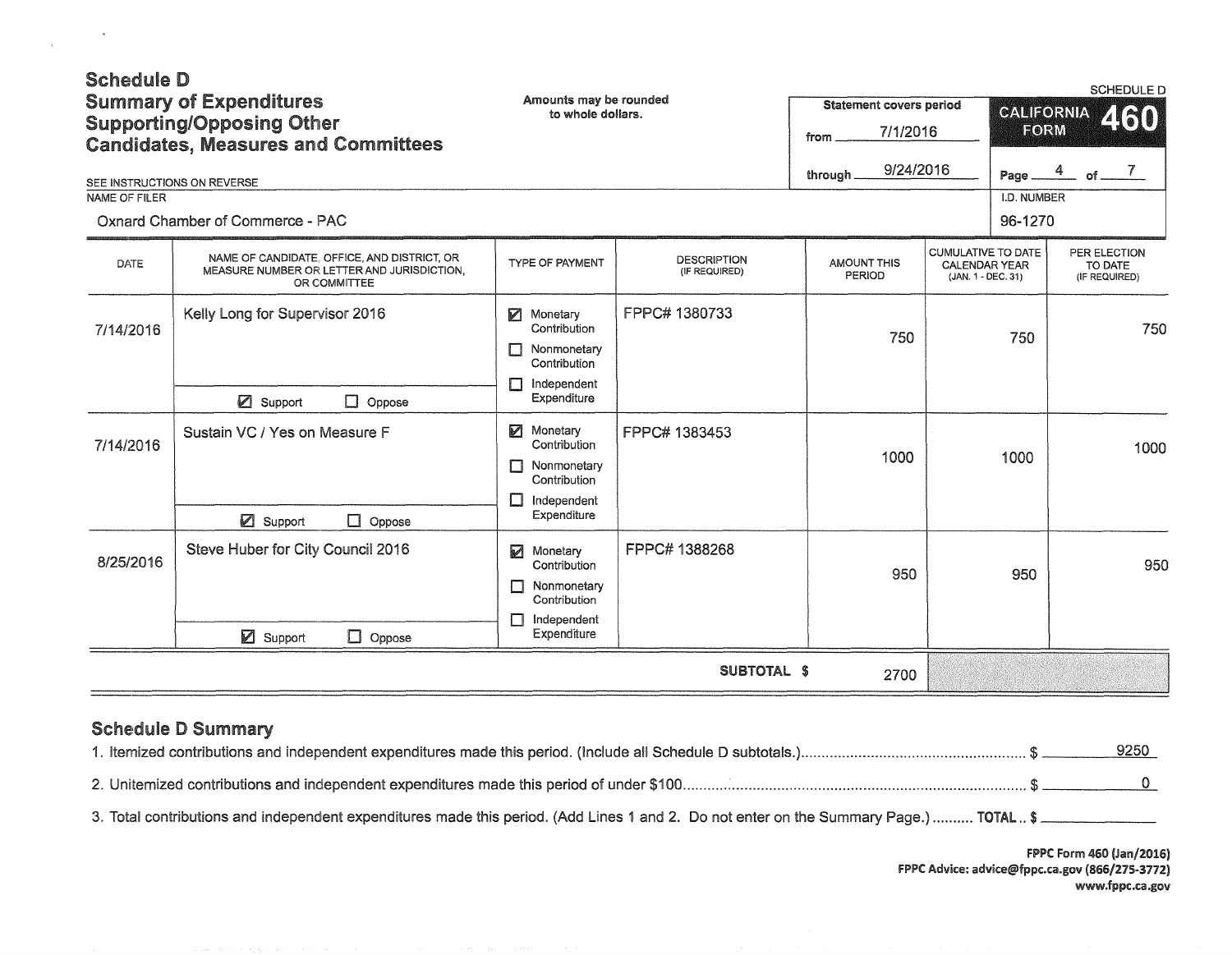| <b>Schedule D</b><br><b>NAME OF FILER</b> | (Continuation Sheet)<br><b>Summary of Expenditures</b><br><b>Supporting/Opposing Other</b><br><b>Candidates, Measures and Committees</b><br>Oxnard Chamber of Commerce - PAC | Amounts may be rounded<br>to whole dollars.                                                               |                                     | <b>Statement covers period</b><br>7/1/2016<br>from<br>9/24/2016<br>through. |                                                                         | SCHEDULE D (CONT.)<br><b>CALIFORNIA</b><br>2130<br>FORM<br>$\frac{5}{2}$ of $\frac{7}{2}$<br>Page.<br>I.D. NUMBER<br>96-1270 |                                          |
|-------------------------------------------|------------------------------------------------------------------------------------------------------------------------------------------------------------------------------|-----------------------------------------------------------------------------------------------------------|-------------------------------------|-----------------------------------------------------------------------------|-------------------------------------------------------------------------|------------------------------------------------------------------------------------------------------------------------------|------------------------------------------|
| DATE                                      | NAME OF CANDIDATE, OFFICE, AND DISTRICT, OR<br>MEASURE NUMBER OR LETTER AND JURISDICTION,<br>OR COMMITTEE                                                                    | <b>TYPE OF PAYMENT</b>                                                                                    | <b>DESCRIPTION</b><br>(IF REQUIRED) | <b>AMOUNT THIS</b><br>PERIOD                                                | <b>CUMULATIVE TO DATE</b><br><b>CALENDAR YEAR</b><br>(JAN. 1 - DEC. 31) |                                                                                                                              | PER ELECTION<br>TO DATE<br>(IF REQUIRED) |
| 9/7/2016                                  | Committee to Elect Al Jones Oxnard City<br>Treasurer<br>■ Support<br>$\Box$ Oppose                                                                                           | И<br>Monetary<br>Contribution<br>Nonmonetary<br>П<br>Contribution<br>Independent<br>П<br>Expenditure      | FPPC# 1389554                       | 750                                                                         | 750                                                                     |                                                                                                                              | 750                                      |
| 9/14/2016                                 | Steve Huber for City Council 2016<br>■ Support<br>$\Box$ Oppose                                                                                                              | И<br>Monetary<br>Contribution<br>Nonmonetary<br>П<br>Contribution<br>Independent<br>П<br>Expenditure      | FPPC# 1388268                       | 1050                                                                        |                                                                         | 2000                                                                                                                         | 2000                                     |
| 9/14/2016                                 | Re-Elect MacDonald Oxnard City Council<br>2016<br>■ Support<br>$\Box$ Oppose                                                                                                 | M<br>Monetary<br>Contribution<br>Nonmonetary<br>П<br>Contribution<br>Independent<br>П<br>Expenditure      | FPPC# 1385268                       | 2000                                                                        |                                                                         | 2000                                                                                                                         | 2000                                     |
| 9/20/2016                                 | Mike Barber for Harbor Commissioner 2016<br>$\boxtimes$ Support<br>$\Box$ Oppose                                                                                             | И<br>Monetary<br>Contribution<br>$\Box$<br>Nonmonetary<br>Contribution<br>Independent<br>П<br>Expenditure | FPPC# 1385738                       | 500                                                                         |                                                                         | 500                                                                                                                          | 500                                      |
|                                           |                                                                                                                                                                              |                                                                                                           | SUBTOTAL \$                         | 4300                                                                        |                                                                         |                                                                                                                              |                                          |

 $\label{eq:3.1} \Psi$   $\label{3.1.2} \Psi$ 

FPPC Form 460 (Jan/2016) FPPC Advice: advice@fppc.ca.gov (866/275-3772) www.fppc.ca .gov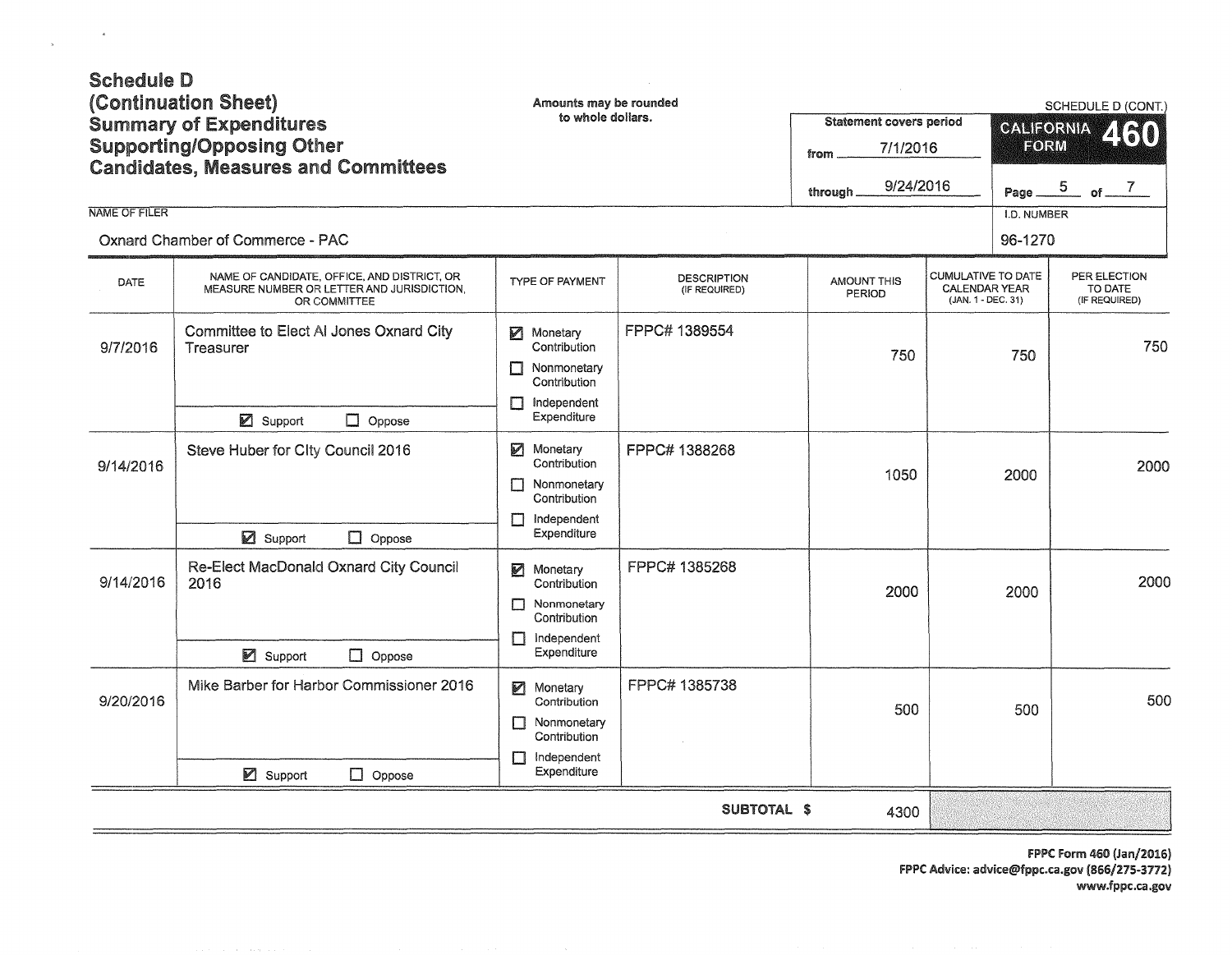| <b>Schedule D</b><br>(Continuation Sheet)<br><b>Summary of Expenditures</b><br><b>Supporting/Opposing Other</b><br><b>Candidates, Measures and Committees</b><br><b>NAME OF FILER</b><br>Oxnard Chamber of Commerce - PAC |                                                                                                           | Amounts may be rounded<br>to whole dollars.                                                                         |                                     | Statement covers period<br>7/1/2016<br>from<br>9/24/2016<br>through. |                                                                  | <b>SCHEDULE D (CONT.)</b><br><b>CALIFORNIA</b><br>460<br>FORM<br>$6$ of $7$<br>Page<br>I.D. NUMBER<br>96-1270 |                                          |  |     |
|---------------------------------------------------------------------------------------------------------------------------------------------------------------------------------------------------------------------------|-----------------------------------------------------------------------------------------------------------|---------------------------------------------------------------------------------------------------------------------|-------------------------------------|----------------------------------------------------------------------|------------------------------------------------------------------|---------------------------------------------------------------------------------------------------------------|------------------------------------------|--|-----|
| <b>DATE</b>                                                                                                                                                                                                               | NAME OF CANDIDATE, OFFICE, AND DISTRICT, OR<br>MEASURE NUMBER OR LETTER AND JURISDICTION,<br>OR COMMITTEE | TYPE OF PAYMENT                                                                                                     | <b>DESCRIPTION</b><br>(IF REQUIRED) | <b>AMOUNT THIS</b><br>PERIOD                                         | CUMULATIVE TO DATE<br><b>CALENDAR YEAR</b><br>(JAN. 1 - DEC. 31) |                                                                                                               | PER ELECTION<br>TO DATE<br>(IF REQUIRED) |  |     |
| 9/20/2016                                                                                                                                                                                                                 | Arlene Fraser for Commissioner 2016<br>$\boxtimes$ Support<br>$\Box$ Oppose                               | Monetary<br>Contribution<br>Nonmonetary<br>П<br>Contribution<br>Independent<br>П<br>Expenditure                     | FPPC# 1387576                       | 500                                                                  | 500<br>1000                                                      |                                                                                                               |                                          |  | 500 |
| 9/20/2016                                                                                                                                                                                                                 | Ventura County Citizens for Traffic Relief<br>Support<br>$\Box$ Oppose                                    | И<br>Monetary<br>Contribution<br>Nonmonetary<br>П<br>Contribution<br>Independent<br>П<br>Expenditure                | FPPC# 1385602                       | 1000                                                                 |                                                                  |                                                                                                               | 1000                                     |  |     |
| 9/20/2016                                                                                                                                                                                                                 | Committee to Elect Al Jones Oxnard City<br>Treasurer<br>■ Support<br>$\Box$ Oppose                        | Monetary<br>$\triangleright$<br>Contribution<br>Nonmonetary<br>П<br>Contribution<br>Independent<br>П<br>Expenditure | FPPC# 1389554                       | 750                                                                  |                                                                  | 1500                                                                                                          | 1500                                     |  |     |
|                                                                                                                                                                                                                           | $\Box$ Support<br>$\Box$ Oppose                                                                           | Monetary<br>П<br>Contribution<br>Nonmonetary<br>П<br>Contribution<br>Independent<br>П<br>Expenditure                |                                     |                                                                      |                                                                  |                                                                                                               |                                          |  |     |
|                                                                                                                                                                                                                           |                                                                                                           |                                                                                                                     | SUBTOTAL \$                         | 2250                                                                 |                                                                  |                                                                                                               |                                          |  |     |

 $\label{eq:3.1} \frac{d\mu}{d\mu}$  and  $\frac{d\mu}{d\mu}$ 

FPPC Form 460 (Jan/2016) FPPC Advice: advice@fppc.ca.gov (866/275-3772) www.fppc.ca.gov